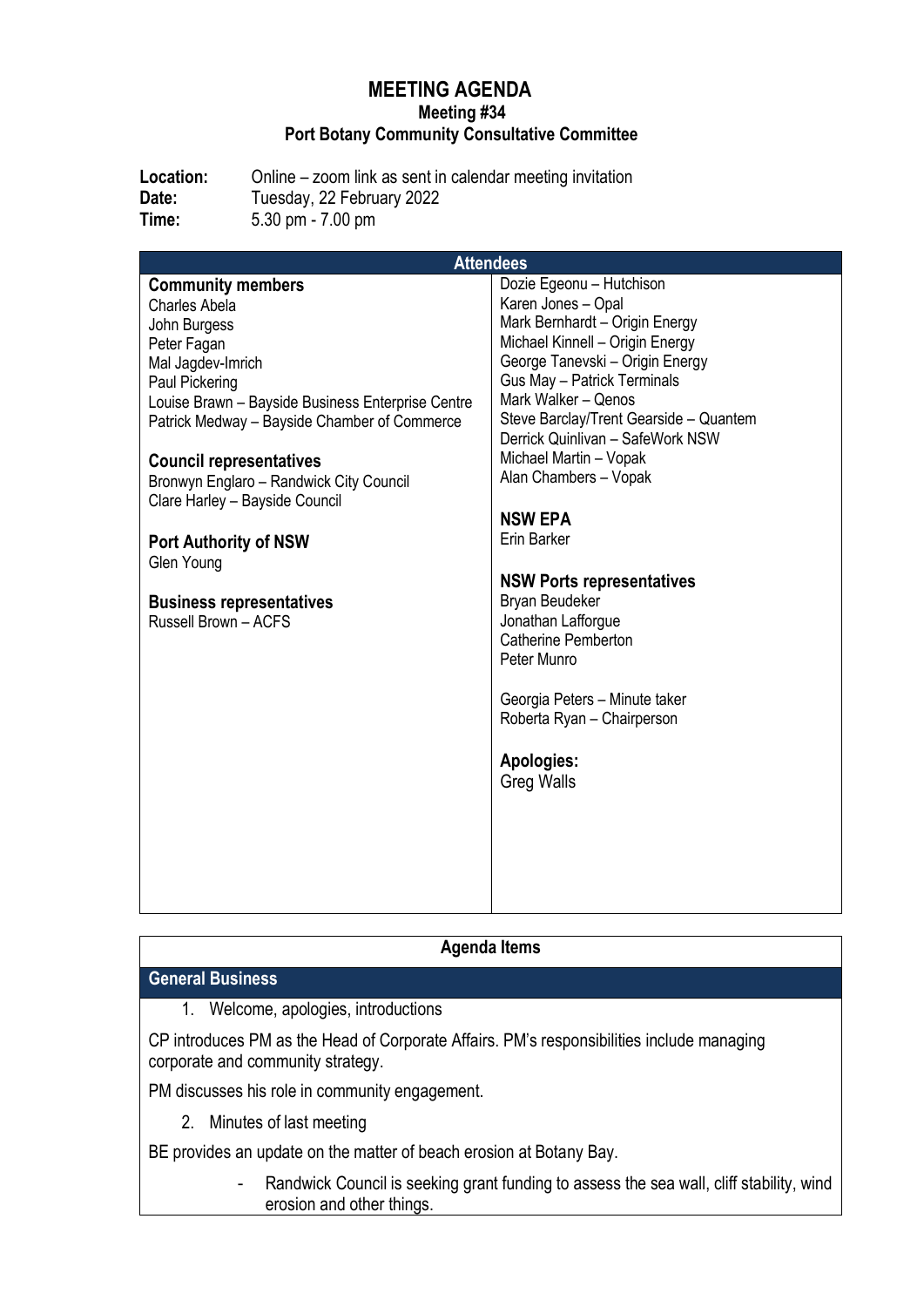The above will work cooperative with landowners and land managers.

JB says that he has flagged the matter of erosion with Council. He is particularly concerned about Frenchmans Bay, Yarra Bay and La Perouse beach.

JB mentions the sea wall Council installed to prevent the playground from being washed away. He notes that half the beach has been washed away.

JB says that from a social licence and responsibility perspective, NSW Ports is responsible for tackling erosion. In his view, the ports deepening and expansion has negatively impacted the beach.

JB says that the Council's review is not occurring soon enough and that this is a time sensitive matter. He asks Ports NSW what actions they are taking to address erosion? He highlights that the environment is precarious, and that bad weather is enough to cause harm to vegetation. He notes that the trees have already been undermined.

NSW Ports says there is no evidence that it is responsible for such erosion.

RR says that there is little need for the Ports to be involved in Council's research.

BE says that the information Council gathers as a part of their research will be freely accessible to all including landowners.

RR believes the Council is the most appropriate avenue for this research.

JB says he does not agree and reiterates the scarcity of time available before environmental damage inevitably occurs.

BB says he does not believe the Ports are to blame for erosion.

RR highlights that, in the last meeting, the group decided that Council was the most suitable avenue to address this issue. She encourages JB to take these issues up one-on-one with the relevant stakeholders, like Council.

BE notes that Council is bound by legislative requirements to consult with public authorities about land management.

RR introduces GY. GY is the acting GM at the Port Authority whose background is in vessel infrastructure and traffic systems.

**Actions arising from previous minutes**

#### **NSW Ports Business Update**

3. Operations update – JL

JL explains that the global disruption to supply chains are ongoing and that there is a high demand for shipping internationally at the moment.

Port Botany, like all other aspects of the Australian economy, has been impacted by the Omicron wave outbreak. He explains that there has been a reduction in total throughput as workers have been sick with COVID or been close contacts. This has also been exacerbated by the surge of annual leave over the Christmas and New Year period.

He says that Port Botany container throughput is back on track now. They are operating at normal levels.

4. Corporate Affairs update –-New Head of CA, Molineux Point signage update, PAMA/PBLIS review and Productivity Commission review into Maritime Logistics

CP shares that the signage discussed at previous meetings is not up yet, as initially planned. She says that the design is complete and the order has been placed. She anticipates that this sign will be up in the next couple of weeks and apologises for the delay.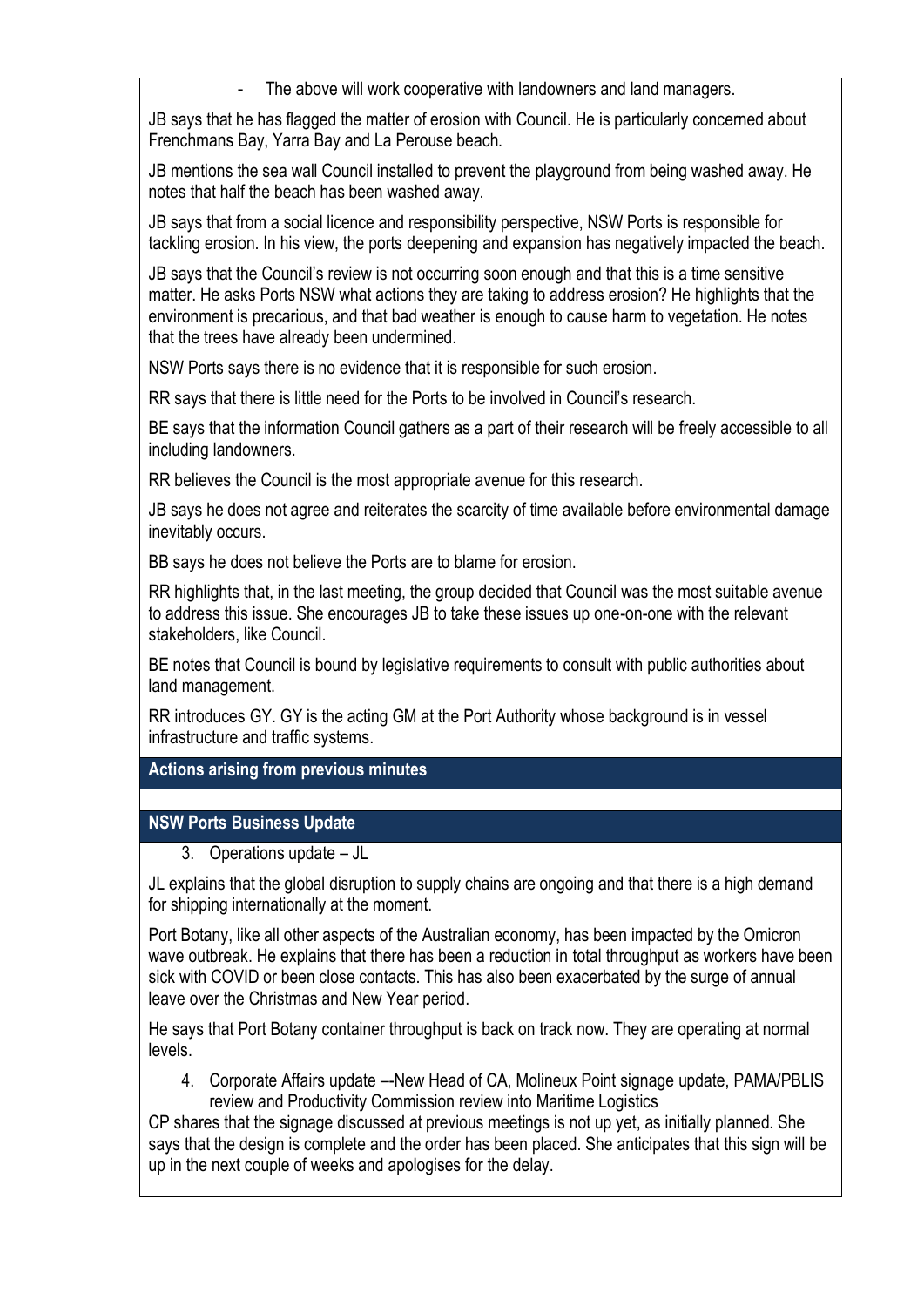CP says that the Federal Government's Productivity Commission is investigating maritime logistics. NSW Ports will be making a submission to this. CP will provide reports as this project progresses.

The State Government is also reviewing the *Ports and Maritime Administration Act* 1995 and the Port Botany Landside Improvement Strategy. NSW Ports will also be making a submission to this.

There is little news on the submissions being provided to these reviews at this point.

CP notes that the Productivity Commission's current terms of reference are very broad and will have to focus as the Inquiry progresses.

CP highlights that maritime logistics are important for community supply. She notes that everyone has felt the ramifications of disruption with COVID. She notes that the Federal Government review is likely a response to these disruptions whereas the State Government PAMA/PBLIS review is unrelated.

**Committee Member Updates**

5. Port Authority: Port Botany community assets – GY

GY provides an update on the lighting on North Shore Beach. This is commencing this month. The components have arrived and staging commences next week (w/c 28 February). This process will replace 85 solar lights.

GY also notes that a condition assessment of the boat ramp is being conducted. They are developing a plan maintenance system.

JB asks if they will consult with boatowners as a part of this process?

GY says that the focus of the assessment is the condition of the ramp.

JB notes that, historically, the boat ramp has been pulled apart at great cost to the community.

GY thanks JB for bringing that to his attention and says that he will seek feedback.

- 6. Port Botany Expansion operational update (Patrick/ Hutchison) GM, DE
- 7. Tenant developments & round table updates All & NSW Ports

RR asks for updates from Committee Members.

SS says that the rail project is on schedule to meet its late 2022 – early 2023 date for completion. There has been significant impact on business because of COVID during the Christmas and New Year period. This has impacted productivity.

MW says there has been no real change to operation to report.

SB says Quantem was relatively lucky with COVID cases and that they maintained normal operations throughout the Omicron outbreak.

RB relays a discussion he had with Trevor from NSW Ports about potentially installing a Stop sign on the road coming off Foreshore Rd to Military Rd's T intersection. There was an incident where a cyclist hit truck who was slowly using the T intersection. The cyclist was not injured however the incident has flagged that the situation at this intersection has the potential to be dangerous. There is currently a Give Way sign however this may not be sufficient.

JL says that Trevor raised this at an internal meeting and that they found that the road was not the responsibility of NSW Ports – it is managed by traffic operators.

CH reports that the Risk Management Committee is looking at sea level rise and has a meeting with Council organise for March to consider whether to extend consultancy. She also notes that the Working Group for Industrial Relations is working with the Sydney Commission in relation to the activities of the Port and land use.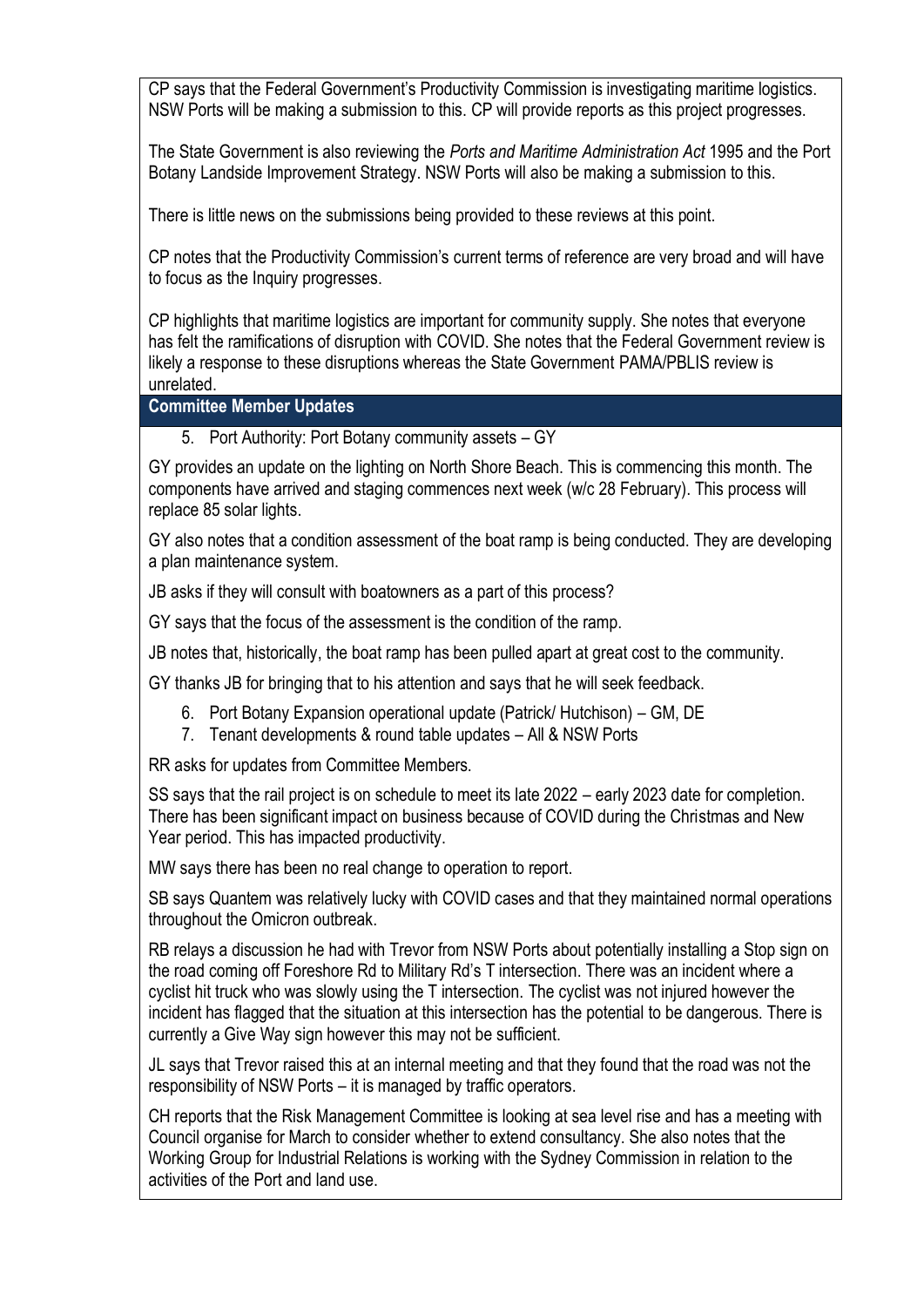PM notes that there is increased traffic on Forest Rd as people are trying to avoid increased tolls on nearby roads. Lots of trucks are taking Forest Rd which is a matter of concern. He says that Frenchmans Rd is also impacted. He notes that there is a new Mayor and Deputy Mayor.

All others signal nothing to report.

8. EPA update – EB

EB notes that the State of Environment Report was released.

The Draft Energy Waste Regulation Amendment is open for public comment until 20 March 2022. This is available on the EPA website on the frontpage for those who are interested.

## **HSE Update**

9. Summary of complaints/incidents – BB

BB reports 3 noise complaints since the last meeting in November 2021. He says this is not unusual at this time of the year. This time last year there were more complaints.

BB notes that one complaint made on 17 January was actually erroneously attributed to Port operations and was in fact about a police operation that was being conducted with helicopters.

In terms of incidents, BB repeats the bicycle incident mentioned earlier. His view is that a Stop sign will not remedy the issue.

BB notes that a noise monitor has been installed at La Perouse Public School in January 2022.

10. Port Botany Expansion Rail Noise (as per CoA 2.28) – BB

No issues.

11. Biosecurity – BB

No biosecurity issues have been monitored.

BB says that the NSW Department of Primary Industries is implementing a marine pest surveillance program commencing later this month. A report about this program has been published. It is looking at Port Botany, Eden, Newcastle and Sydney. They are using divers and Remote Operative Vehicles (RAVs) and are looking for exotic species.

BB will provide a link to that information and provide updates on the above.

<https://www.dpi.nsw.gov.au/fishing/aquatic-biosecurity/pests-diseases/marine-pests>

# **Other Business**

12. Community member comments

PM is keen for the rail system to be installed to alleviate the strain on the roads.

JB says that in the last meeting it was recorded that the exposed energy lines at La Perouse had been fixed. He has tried to contact Energy Australia (EA) about this operation and has been unable to track down anyone who is aware of this action. JB says that the issue has not been fixed.

CP says that she will forward this question to GW.

JB says, because of erosion, these cables have been visible for 4 years. There were lots of discussion about this issue in 2015 where the strategies suggested were:

- 1. Relocation
- 2. Sandbags
- 3. No action

JB says it may be a long-term issue with vessels coming through. NSW Ports says there is no evidence linking this with vessel movements.